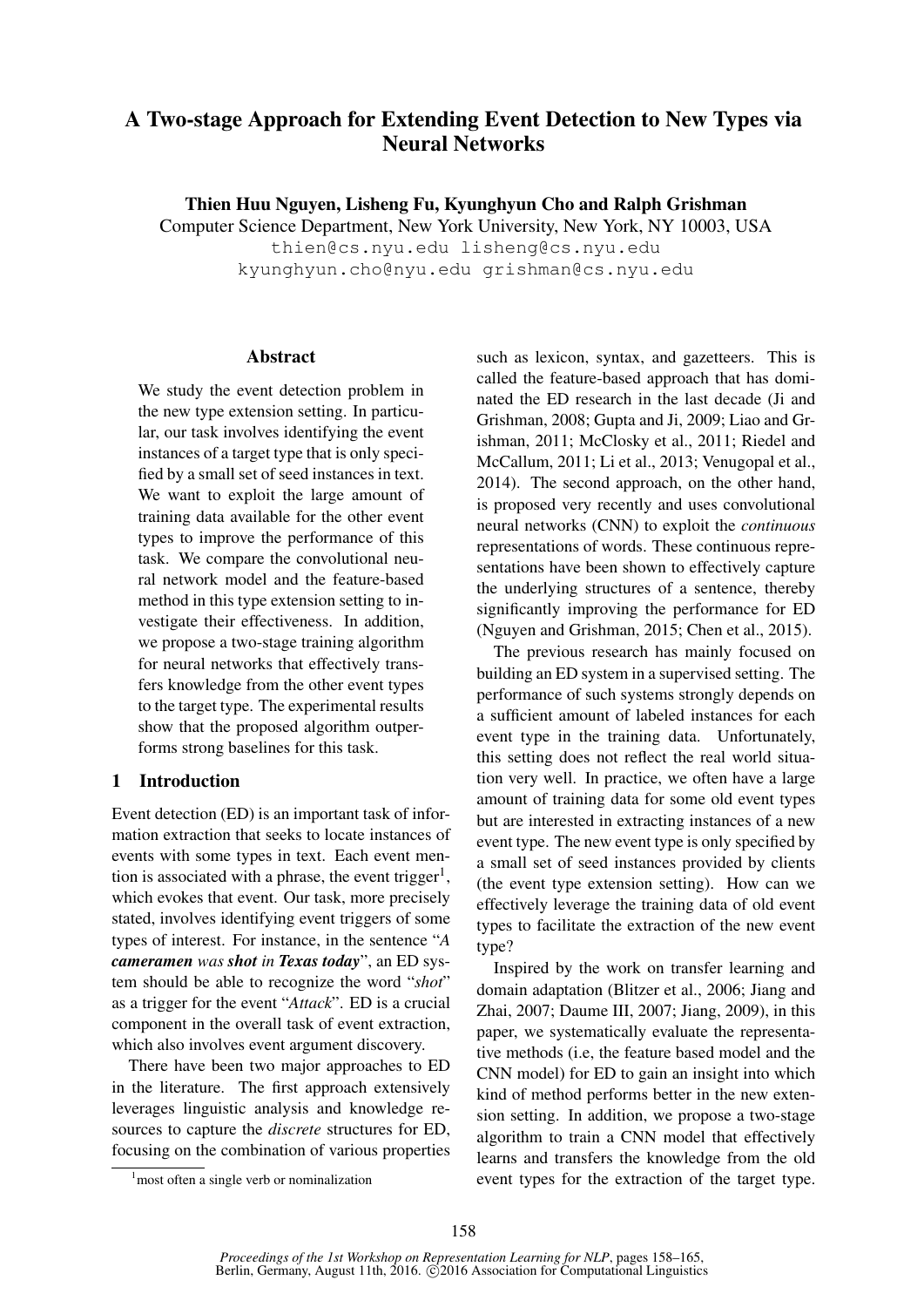The experimental results show that this two-stage algorithm significantly outperforms the traditional methods in the type extension setting for ED and demonstrates the benefit of CNN in transfer learning. To our knowledge, this is the first work on the type extension setting as well as on transferring knowledge with neural networks for ED of natural language processing.

# 2 Task Definition

The event type extension setting in this work is as follow. We are given a document set  $D$  annotated for a large set  $D_A$  of trigger words (positive instances) of some event types (the *auxiliary* types, denoted by  $A$ ). However, we are interested in extracting trigger words of a new event type  $T$  (the *target* type,  $T \notin A$ ) that is only specified by a small annotated set  $D_T$  of positive instances (the seeds) in  $D$ . Note that while  $D<sub>A</sub>$  involves all the positive instances of the auxiliary types,  $D_T$  might only be partial and not necessarily include all the trigger words of type  $T$  in  $D$ .

Also, we call  $D<sub>N</sub>$  the set of the negative instances generated from  $D$  under this setting (to be discussed in more details later). In general,  $D<sub>N</sub>$ might contains unannotated trigger words of T (false negatives), making this task more challenging. Eventually, our goal is to *learn an event detector for* T, leveraging the training data  $D_T$ ,  $D_A$ *and*  $D<sub>N</sub>$  for both the target and auxiliary types. Note that our work is related to Jiang (2009) who studies the relation type extension problem.

## 3 Models for Event Detection

In this section, we first present the representative approaches for ED. The two-stage algorithm will be discussed in the next section.

We treat the event detection problem for the target type  $T$  as a binary classification problem. For every token in a given sentence, we want to predict if the current token is an event trigger of type  $T$  or not? The current token along with its context in the sentence constitute an event trigger candidate or an example in the binary classification terms.

## 3.1 The Feature-based Model

In the feature-based model (denoted by FET), the event trigger candidates are first transformed into rich feature vectors to encapsulate linguistically useful properties for ED. These vectors are then fed into a statistical classifier such as maximum

entropy (MaxEnt) and classified as the type  $T$  or not. In this work, we employ the feature set for ED from (Li et al., 2013), which is the state-of-the-art FET.

#### 3.2 The Convolutional Neural Networks

In a CNN for ED, we limit the context of the trigger candidates to a fixed window size by trimming longer sentences and padding shorter sentences with a special token when necessary. Let  $2w + 1$  be the fixed window size, and  $x = [x_{-w}, x_{-w+1}, \dots, x_0, \dots, x_{w-1}, x_w]$  be some trigger candidate where the current token is positioned in the middle of the window (token  $x_0$ ). Before entering CNN, each token  $x_i$  is transformed into a real-valued vector  $x_i$  by concatenating the continuous look-up vectors from the following tables:

1. Word Embedding Table  $E$  (Turian et al., 2010; Mikolov et al., 2013a; Mikolov et al., 2013b).

2. Position Embedding Table: to embed the relative distance *i* of  $x_i$  to the current token  $x_0$ .

3. Entity Type Embedding Table: to capture the entity type information for each token. Following Nguyen and Grishman (2015), we assign the entity type labels to each token using the heads of the entity mentions in  $x$  with the BIO schema.

As a result, the original event trigger candidate x is transformed into a matrix  $x =$  $[\mathbf{x}_{-w}, \mathbf{x}_{-w+1}, \dots, \mathbf{x}_0, \dots, \mathbf{x}_{w-1}, \mathbf{x}_w].$  This matrix will serve as the input for CNN.

For CNN, the matrix  $x$  is first passed through a convolution layer and then a max pooling layer to compute the global representation vector  $R_C$  for the trigger candidate  $x$  (Nguyen and Grishman, 2015). In addition, we obtain the local representation vector  $R_L$  by concatenating the embedding vectors of the words in a window size  $2d + 1$  of  $x_0$ , motivated by the models in Chen et al. (2015):

$$
R_L = [E[x_{-d}], \ldots, E[x_0], \ldots, E[x_d]]
$$

Finally, the concatenation of the global and local vectors  $R_C$  and  $R_L$  is used as the input for a feed-forward neural network with a softmax layer in the end to perform trigger identification for T. Note that our CNN model is similar to (Nguyen and Grishman, 2015) and applies multiple window sizes for the feature maps in the convolution layer.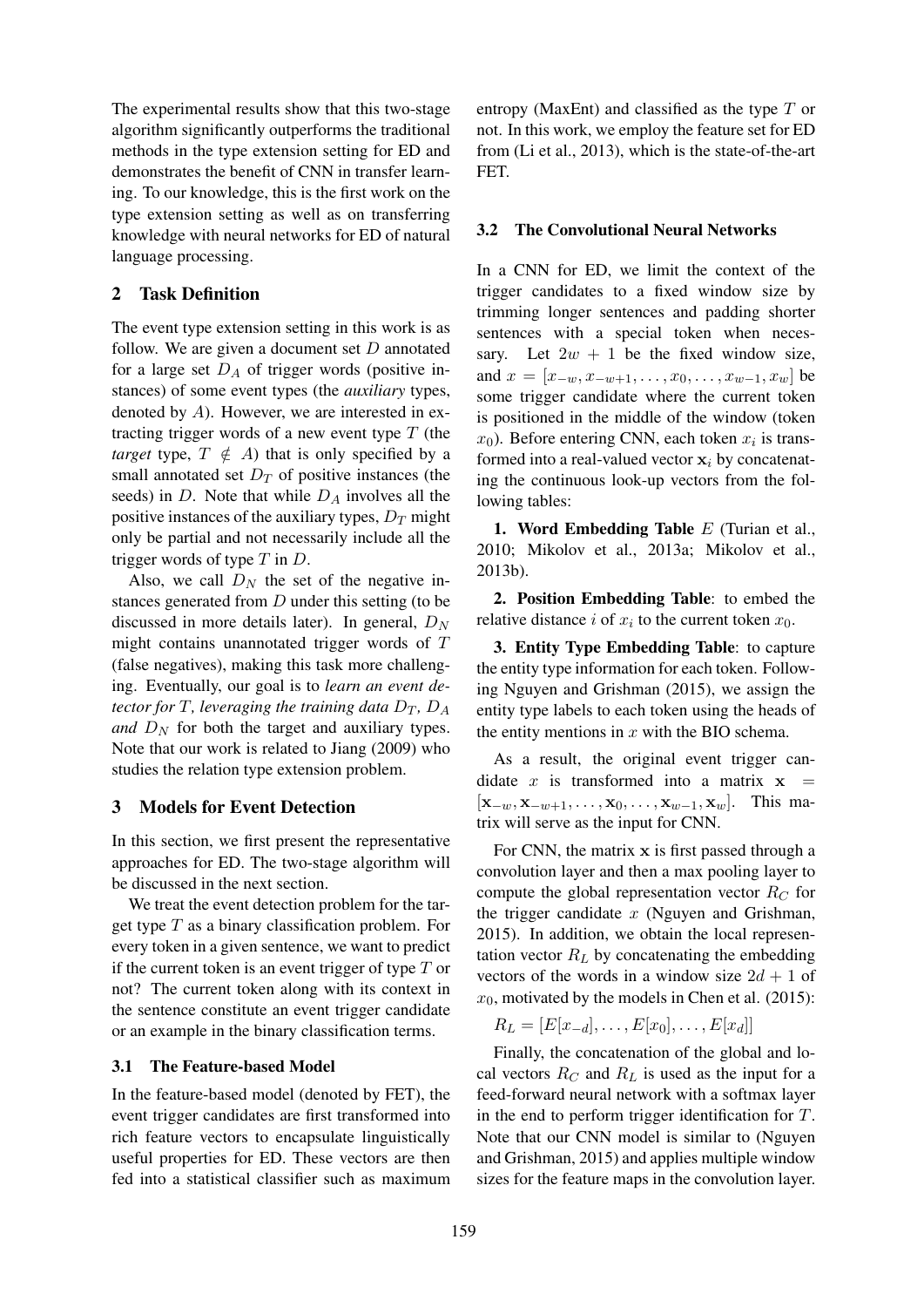## 4 Event Type Extension Systems

## 4.1 The Baseline Systems

For each of the two models presented above (i.e, FET and CNN), we have two baseline mechanisms to train an event detector for  $T$  (Jiang, 2009). In the first baseline (denoted by TARGET), we use the small instance set  $D_T$  of the target type T together with the negative instances in  $D<sub>N</sub>$  to train a binary classifier for  $T$ . In the second baseline (denoted by UNION), we combine the positive instances in both  $D_T$  and  $D_A$  as well as the negative instances in  $D<sub>N</sub>$  to train a binary classifier for T.

Eventually, we have 4 baseline systems corresponding to the two choices of models (i.e, FET, CNN) and the two choices of the training mechanisms (i.e, TARGET, UNION). We denote these four baselines by: FET-TARGET, FET-UNION, CNN-TARGET, and CNN-UNION.

#### 4.2 Hypothesis About the Baselines

The underlying assumption of transfer learning for type extension is the existence of the general features that are effective for prediction across different types (Jiang, 2009). The performance of a model for a given target type, thus, depends on two factors: (i) how well the model identifies and quantifies general features, and (ii) how effectively the model transfers the knowledge about the general features and adapt it to the target type.

*Hypothesis*: the UNION training mechanism is more effective than TARGET when the number of seed instances of the target type is small. The reason originates from the inclusion of the training data  $D_A$  of the auxiliary types in UNION that would provide more evidences to estimate the importance of the general features better (factor (i)).

## 4.3 The Two-stage Algorithm

Although UNION can help to learn the general features, its major limitation lies in the lack of the directing mechanisms to make the model specific to the target type (factor (ii)). Essentially, UNION treats the positive instances of the target and auxiliary types similarly, making it more about a general purpose event detector rather than a specific detector for the target type. Therefore, we propose to consider the positive instances of the target  $D_T$ and the auxiliary types  $D_A$  in two separate stages.

In the first stage, a large amount of the training data  $D_A$  of the auxiliary types are used by a CNN to learn the general feature extractors across event types. In the second stage, the seed instances of the target type in  $D_T$  are used to adapt the models to the target type. In order to transfer the knowledge from the auxiliary types to the target type between these two stages, we propose to utilize a CNN that facilitates the transferring process via the weight initialization. The two-stage algorithm (CNN-2-STAGE) is presented below.

| <b>Algorithm 1: CNN-2-STAGE</b>                           |  |  |  |  |  |
|-----------------------------------------------------------|--|--|--|--|--|
| <b>Input</b> : $D_T$ , $D_A$ and $D_N$                    |  |  |  |  |  |
| <b>Output:</b> An event detector for $T$                  |  |  |  |  |  |
| 1 Stage I: Train a CNN model on $D_A \cup D_N$ with       |  |  |  |  |  |
| randomly initialized weight matrices and embedding.       |  |  |  |  |  |
| 2 Let $P$ be the set of weight matrices and embedding     |  |  |  |  |  |
| tables after the training process of CNN in stage I.      |  |  |  |  |  |
| 3 Stage II: Train a CNN on $D_T \cup D_N$ with the weight |  |  |  |  |  |
| matrices and embedding tables initialized by the          |  |  |  |  |  |
| corresponding elements in P.                              |  |  |  |  |  |
| 4 Return the CNN model trained in Stage II                |  |  |  |  |  |

Note that similar to stage I of the algorithm and previous work on neural networks (Nguyen and Grishman, 2015; Chen et al., 2015), the weight matrices and embedding tables are also initialized randomly in the training mechanisms UNION and TARGET. The only exception is the word embedding table that is pre-trained on a large corpus for UNION, TARGET as well as the stage I.

All the weight matrices and embedding tables are optimized during training (for UNION, TAR-GET as well as CNN-2-STAGE) to achieve the optimal state. This is especially important in Stage II of CNN-2-STAGE as it helps to adapt the general feature extractors in Stage I to the target type  $T$ .

## 5 Training

Following Nguyen and Grishman (2015), we train the NN models using stochastic gradient descent with shuffled mini-batches, the AdaDelta update rule, back-propagation and dropout. Finally, we rescale the weights whose  $l_2$ -norms exceed a predefined threshold.

## 6 Experiments

#### 6.1 Parameters and Resources

For all the experiments below, we utilize the pretrained word embeddings word2vec (300 dimensions) from Mikolov et al. (2013a) to initialize the word embedding table. The parameters for CNN and training the network are inherited from the previous studies, i.e, the fixed window size  $w = 15$ , the window size set for feature maps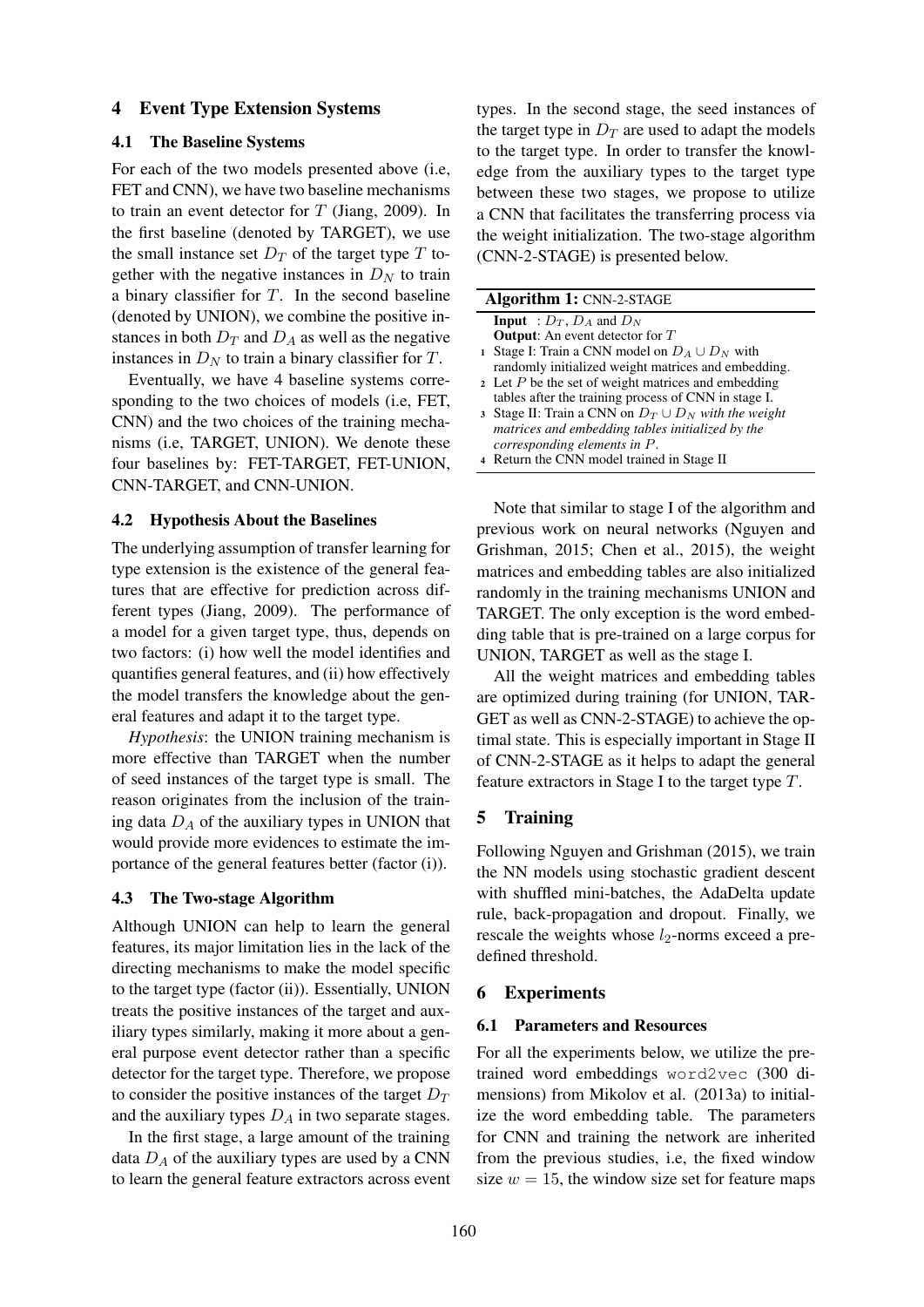$= \{2, 3, 4, 5\}, 150$  feature maps for each window size, 50 dimensions for all the embedding tables (except the word embedding table), the dropout rate  $= 0.5$ , the mini-batch size  $= 50$ , the hyperparameter for the  $l_2$  norms = 3 and the window for local context  $d = 5$  (Nguyen and Grishman, 2015; Chen et al., 2015).

#### 6.2 Dataset and Settings

Following the previous work (Li et al., 2013; Chen et al., 2015; Nguyen and Grishman, 2015), we consider the ED task of the 2005 Automatic Context Extraction (ACE) evaluation that annotates 8 event types and 33 event subtypes  $2$ . As the numbers of event mentions (triggers) for each subtype in ACE are small, in this work, we focus on the extraction of the event types: "*Life*", "*Movement*", "*Transaction*", "*Business*", "*Conflict*", "*Contact*", "*Personell*", and "*Justice*". We remove the event triggers of types "*Transaction*" and "*Business*" due to their small numbers of occurrences, resulting in the dataset with six remaining event types (denoted from 1 to 6).

In the experiments, we use the same data split in Li et al. (2013) with 40 newswire documents as a test set, 30 other documents as a development set and the 529 remaining documents as a training set. Note that the training documents correspond to our original dataset  $D$  above. Let  $P_i$  be the positive instance set of the type i in D ( $i = 1$  to 6).

We take each event type i as the target type  $T$ and treat the other 5 types as the auxiliary types, constituting 6 sets of experiments. In each set of experiments for a target type  $i$  (T), we randomly select  $S$  positive instances of  $T$  for the seed set  $D_T$  ( $S = |D_T|$ ) and *treat the remaining target instances*  $P_i \setminus D_T$  *as negative*. Note that this essentially introduces false negatives into the training data and makes the task more challenging.

In order to deal with false negatives, we remove all the sentences that do not contain any events in the original dataset  $D$ . In this way, we remove a large number of true negatives along with a fraction of the false negatives, leading to the reduced dataset  $D'$ . We do the experiments on  $D'$  with:

$$
D_A = \bigcup_{j=1(j\neq i)}^{6} P_j
$$

$$
D_N = D' \setminus D_T \setminus D_A
$$



Figure 1: Average F measures vs  $|D_T|$ .

We note that (Jiang, 2009) uses a different setting in training where she removes all the remaining target instances  $P_i \setminus D_T$  directly. In our opinion, this is unrealistic as it assumes the label of the instances in  $P_i \setminus D_T$  while we are only provided with the label of the seed set  $D_T$  in practice.

Finally, similar to (Jiang, 2009), we remove the positive instances of the auxiliary event types from the test set to concentrate on the classification accuracy for the target type. We also remove all the positive instances of the target type in the development set to make it more realistic.

#### 6.3 Evaluation

This section compares the four baseline models in Section 4.1 with the proposed two-stage model CNN-2-STAGE. For completeness, we also evaluate the transfer learning model in Jiang (2009), adapted to the event type extension task (called JIANG). For JIANG, we apply the automatic feature separation method as the general syntactic patterns and type constraints for relation in Jiang (2009) are not applicable to our ED task.

For each described model, we perform six sets of experiments in Section 6.2, where the number of seed instances  $|D_T|$  is varied from 0 to 150. We then report the *average F-scores* of the six experiment sets for each value of S. Figure 1 shows the curves.

Assuming the same kind of model (i.e, either FET or CNN), we see that UNION is better than TARGET when  $|D_T|$  is small, confirming our hypothesis in Section 4.2. This demonstrates the benefit of UNION and the training data  $D_A$  of the auxiliary types when there are not enough training

<sup>2</sup> https://www.ldc.upenn.edu/sites/www.ldc.upenn.edu/files/ english-events-guidelines-v5.4.3.pdf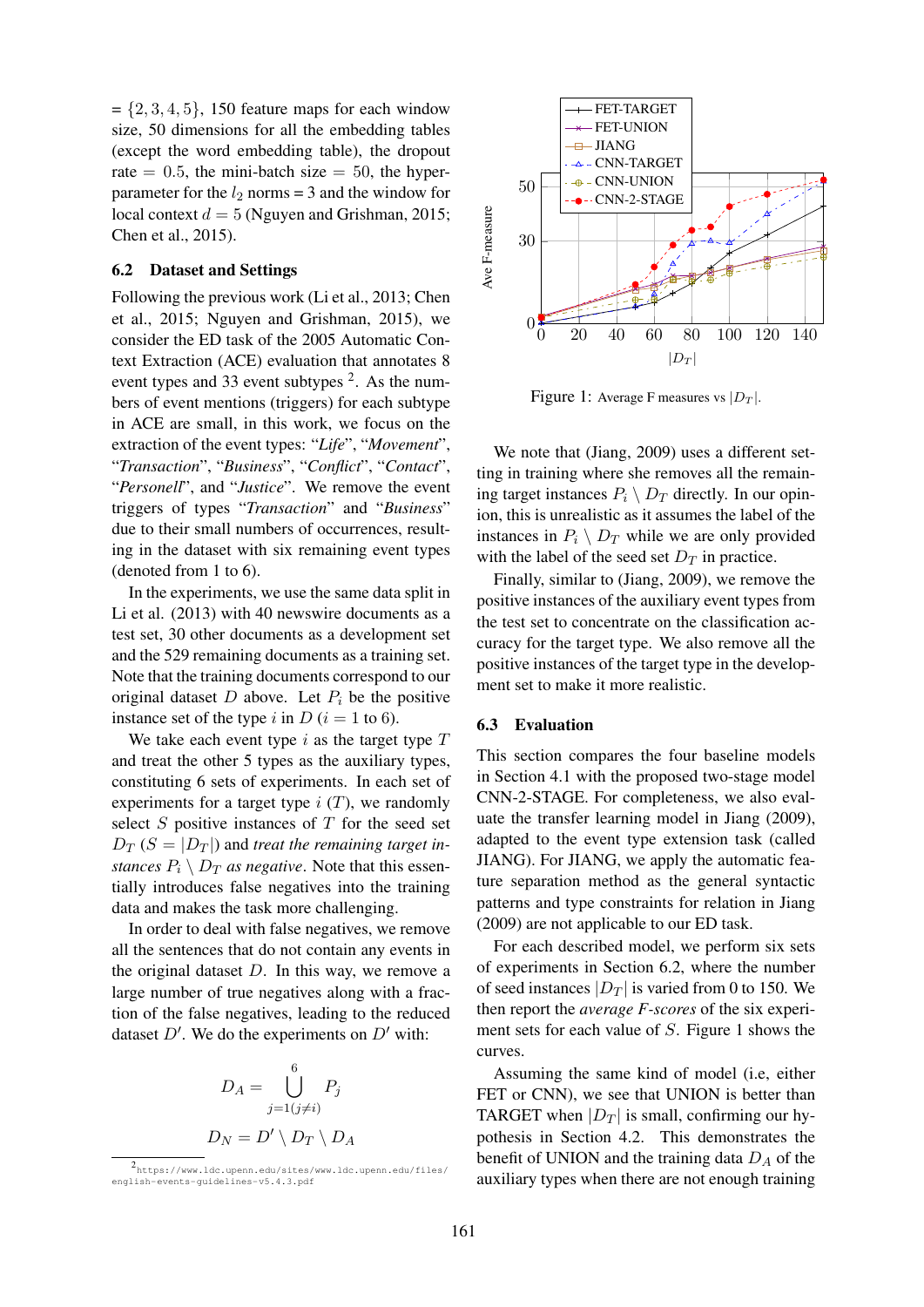| Target          | <b>FET</b>    | <b>FET</b>   | <b>JIANG</b> | <b>CNN</b>    | <b>CNN</b>   | <b>CNN</b> |
|-----------------|---------------|--------------|--------------|---------------|--------------|------------|
| Type            | <b>TARGET</b> | <b>UNION</b> |              | <b>TARGET</b> | <b>UNION</b> | 2-STAGE    |
| <b>Movement</b> | 21.8          | 9.2          | 9.6          | 4.1           | 4.0          | 19.7       |
| Personnel       | 19.4          | 15.8         | 17.3         | 27.3          | 16.4         | 40.5       |
| Conflict        | 12.8          | 18.0         | 17.9         | 12.8          | 29.8         | 43.0       |
| Contact         | 45.4          | 35.7         | 34.6         | 62.5          | 19.2         | 54.6       |
| Life            | 29.8          | 21.8         | 22.5         | 22.2          | 24.7         | 50.0       |
| Justice         | 24.6          | 20.9         | 19.4         | 47.4          | 15.3         | 48.0       |
| Average         | 25.6          | 20.2         | 20.2         | 29.4          | 18.2         | 42.6       |

Table 1: System Performance

| Event Type | Examples                                                                             |  |  |  |
|------------|--------------------------------------------------------------------------------------|--|--|--|
| Personnel  | Georgia fired football coach Jim Donnan Monday after a disappointing 7-4 season      |  |  |  |
|            | .                                                                                    |  |  |  |
|            | The bad doctors are <b>removed</b> from the practice of medicine.                    |  |  |  |
| Conflict   | U.S. forces continued to <b>bomb</b> Fallujah.                                       |  |  |  |
|            | Israel retaliated with rocket attacks and terrorists blew a hole in a United States  |  |  |  |
|            | warship in Yemen.                                                                    |  |  |  |
|            | Protesters <b>rallied</b> on the White House lawn.                                   |  |  |  |
| Life       | and two Israeli soldiers were <b>wounded</b> , one critically.                       |  |  |  |
|            | Witnesses said the soldiers responded by firing tear gas and rubber bullets, which   |  |  |  |
|            | led to ten demonstrators being injured.                                              |  |  |  |
|            | John Hinckley attempted to assassinate Ronald Reagan.                                |  |  |  |
| Justice    | Since May, Russia has jailed over 20 suspected terrorists without a trial.           |  |  |  |
|            | A judicial source said today, Friday, that five Croatians were arrested last Tuesday |  |  |  |
|            | during an operation $\ldots$                                                         |  |  |  |

Table 2: Examples for the trigger words with the latent semantic. The trigger words are underlined.

instances for  $T$ . However, when we are provided with more seed instances for the target type (i.e,  $|D_T|$  becomes larger), TARGET turns out to be significantly better than UNION.

We also observe that CNN outperforms FET in the TARGET mechanism. This is consistent with the previous studies for ED (Nguyen and Grishman, 2015). However, in the UNION mechanism, CNN is less effective than FET, suggesting that UNION is not a good mechanism to transfer knowledge in CNN.

We do not see much performance improvement of JIANG over FET-UNION. This can be explained by the lack of explicit linguistic guidance (i.e, the syntactic patterns and type constraints) for the general features in the event extension task that are crucial to the success of the model in Jiang (2009).

Finally and most importantly, we see that the two-stage model CNN-2-STAGE outperforms all the compared models regardless of  $|D_T|$ . This is significant when  $|D_T|$  is greater than 50. These results suggest the effectiveness of the two-stage training algorithm on transferring knowledge from the auxiliary types to the target type for CNN.

## 6.4 Analysis

In order to further understand the systems on the separate event types, Table 1 presents the performance of the compared systems for the six experiment sets in Section 6.2 (corresponding to the 6 different choices of the event target type  $T$  in the dataset) when  $S$  is set to 100.

One of the most important observations from the table is that CNN-2-STAGE is significantly better than JIANG, CNN-TARGET and CNN-UNION on five target types (i.e,  $Y = \{Movement,$ *Personnel*, *Conflict*, *Life*, *Justice*}) 3 and only worse than CNN-TARGET on the *Contact* type. This raises a question on the distinction between *Contact* and the other event types in Y that affects the transferring effectiveness of CNN-2-STAGE. Also, what is the common feature of the event types in Y that helps CNN-2-STAGE successfully transfers knowledge between them?

The key insight of our system output analysis is the shared latent semantic among a large por-

<sup>3</sup>Although it is less pronounced for *Justice*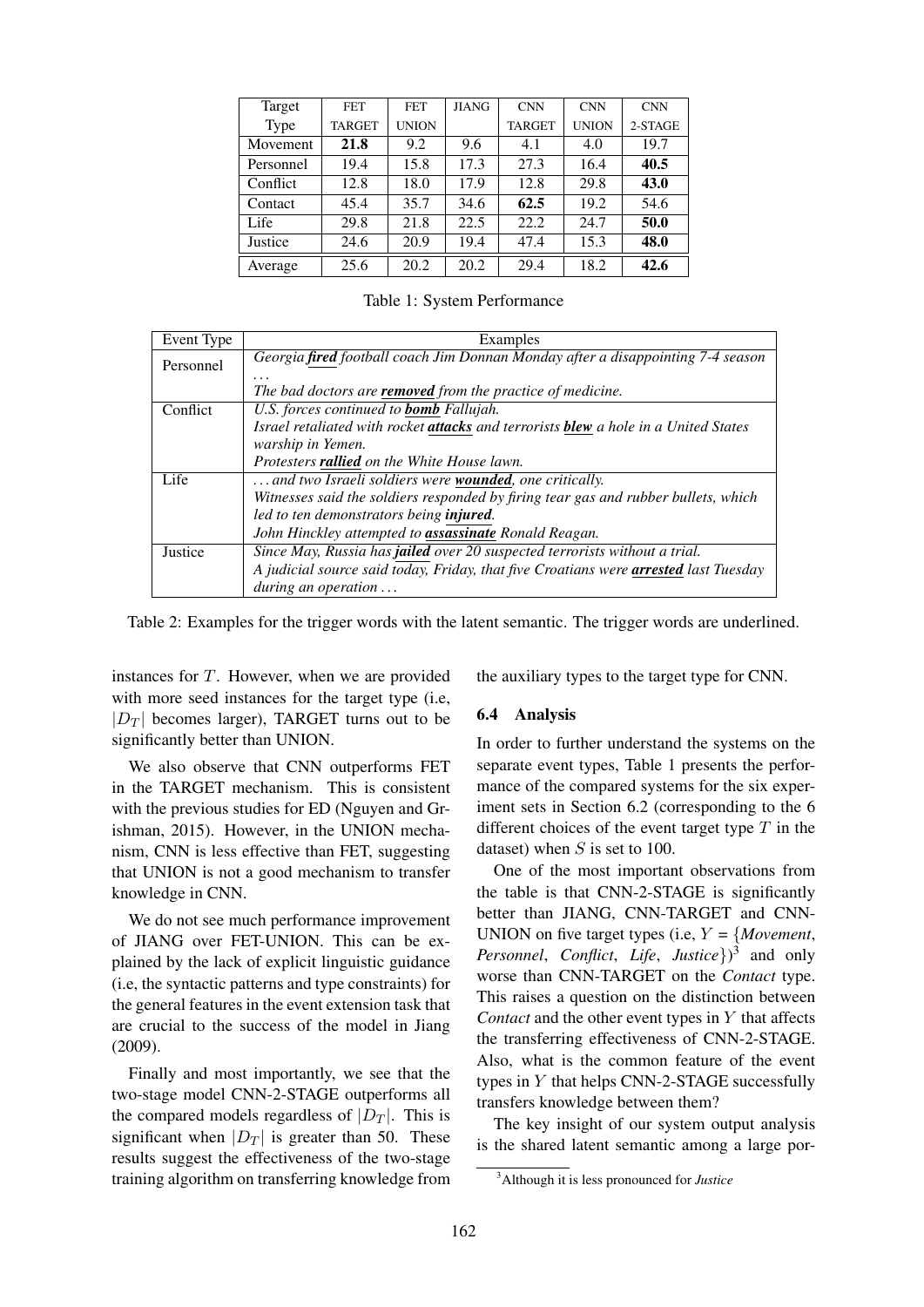| Even Type      | <b>Event Subtypes</b>                                                                                                                        | <b>Most Frequent Triggers</b>                                                                 |
|----------------|----------------------------------------------------------------------------------------------------------------------------------------------|-----------------------------------------------------------------------------------------------|
| Contact        | Meet, Phone-Write                                                                                                                            | meeting, talks, meet, call, summit,<br>meetings, met, letters, talked, conference             |
| Movement       | <i>Transport</i>                                                                                                                             | go, come, arrived, get, trip, leave, went,<br>moving, moved, take                             |
| Personnel      | Start-Position, End-Position, Nominate,<br>Elect                                                                                             | election, elections, former, elected,<br>appointed, resigned, fired, retired, won,<br>leaving |
| Conflict       | Attack, Demonstrate                                                                                                                          | war, attack, fighting, attacks, fire,<br>bombing, fight, hit, combat, shot                    |
| Life           | Be-Born, Marry, Divorce, Injure, Die                                                                                                         | killed, death, died, suicide, injured, dead,<br>killing, divorce, married, die                |
| <i>Justice</i> | Arrest-Jail, Release-Parole,<br>Trial-Hearing, Charge-Indict, Sue,<br>Convict, Sentence, Fine, Execute,<br>Extradite, Acquit, Appeal, Pardon | trial, convicted, sentence, charges,<br>arrested, appeal, sentenced, charged,<br>sued, parole |

Table 3: Event types, subtypes and the most frequent trigger words.

tion of trigger words of the four event types in  $Y \setminus Y$ {*Movement*}. In particular, all the four event types in  $Y \setminus \{Movement\}$  includes trigger words that induce some level of conflict between their subjects and objects. These conflicts are often manifested by some physical and irritating actions between the two engaged parties. Some examples of the trigger words with the latent semantic for the event types in  $Y \setminus \{Movement\}$  are given in Table 2<sup>4</sup>. This latent semantic is first captured by word embeddings and CNN in Stage I of CNN-2-STAGE, and then transferred to the target type in Stage II. The feature-based transfer learning systems like JIANG, on the other hand, cannot encode such latent semantics effectively as they rely on the discrete features with the symbolic representation of words.

In the ACE 2005 corpus, the event type *Movement* only has one subtype of *Transport* which mainly focuses on the transportation of weapons, vehicles or people. The context of the trigger words of the subtype *Transport* often involves the military or struggling objects such as soldiers, Iraq, forces etc. These context words are similar to those of the trigger words of the types *Conflict* and *Life*. As a result, the CNN-2-STAGE algorithm can learn these general features from the trigger words of *Conflict* and *Life*, and then transfer them to improve the extraction of *Movement*. We show some examples of *Movement* below:

1. *After today's air strikes, 13 Iraqi soldiers*

*abandoned their posts and surrendered to Kurdish fighters.*

2. *The convoy was escorted by U.S. soldiers.*

3. *Israeli forces moved into Hebron's Al-Sheikh district where his family lived . . .*

Finally, regarding the event type *Contact*, it occurs when two or more entities engage in discussion either directly or remotely<sup>5</sup>. The purpose of such discussions are often about information or opinion exchange rather than a mean to express discussions or conflicts with irritating actions (as the event types in  $Y$  do). This divergence between *Contact* and Y leads to the poor quality of the general features learnt by the transfer learning methods (i.e, JIANG and CNN-2-STAGE), eventually degrading their performances. Some examples of the *Contact* event type are given below:

1. *People can communicate with international friends without the hefty phone bills.*

2. *I'm chewing gum and talking on the phone while writing this note.*

3. *Mr. Erekat is due to travel to Washington to meet with US Secretary of State Madeleine Albright and other US officials . . .*

In order to further demonstrate the difference between *Contact* and the other event types, Table 3 enumerates the event subtypes and the most frequent trigger words for each event. The event subtypes in Table 3 can be considered as the concepts or topics covered by the corresponding event types in the ACE 2005 corpus. As we can see from the

<sup>&</sup>lt;sup>4</sup>Taken from the ACE 2005 Annotation Guideline

 $5$ Defined by the annotation guideline.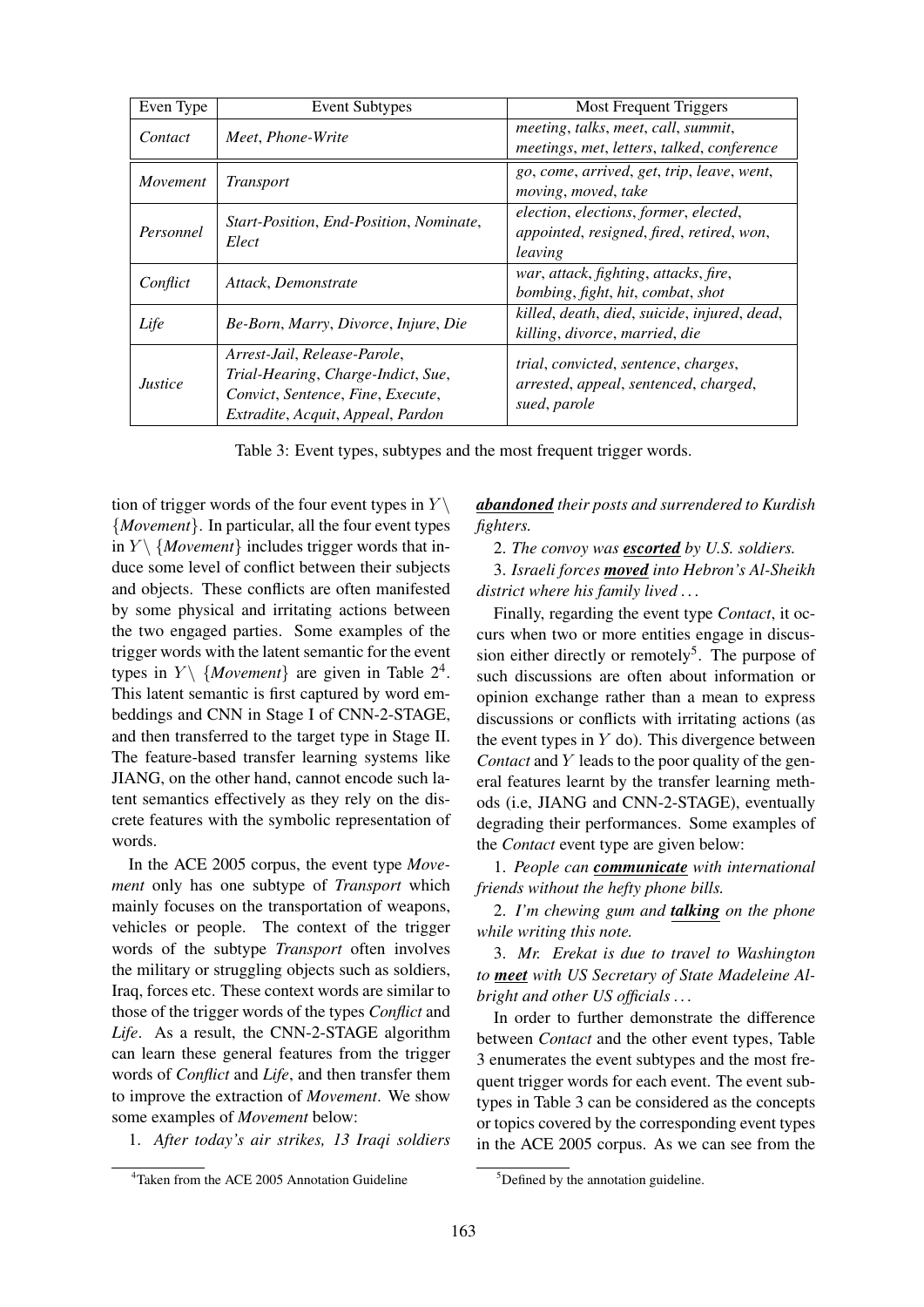table, the *Meet* and *Phone-Write* subtypes or topics of *Contact* are quite separate from those of the other types.

# 7 Related Work

Early research on event extraction has primarily focused on local sentence-level representations in a pipelined architecture (Grishman et al., 2005; Ahn, 2006). Afterward, higher level features have been found to improve the performance (Ji and Grishman, 2008; Gupta and Ji, 2009; Patwardhan and Riloff, 2009; Liao and Grishman, 2010; Liao and Grishman, 2011; Hong et al., 2011; Mc-Closky et al., 2011; Huang and Riloff, 2012; Li et al., 2013). Some recent research has proposed joint models for EE, including the methods based on Markov Logic Networks (Riedel et al., 2009; Poon and Vanderwende, 2010; Venugopal et al., 2014), structured perceptron (Li et al., 2013; Li et al., 2014b), and dual decomposition (Riedel et al. (2009; 2011b)).

The application of neural networks to EE is very recent. In particular, Zhou et al. (2014) and Boros et al. (2014) use neural networks to learn word embeddings from a corpus of specific domains and then directly utilize these embeddings as features in statistical classifiers. Chen et al. (2015) apply dynamic multi-pooling CNNs for EE in a pipelined framework, while Nguyen et al. (2016) propose joint event extraction using recurrent neural networks.

Finally, domain adaptation and transfer learning have been studied extensively for various NLP tasks, including part of speech tagging (Blitzer et al., 2006), name tagging (Daume III, 2007), parsing (McClosky et al., 2010), relation extraction (Plank and Moschitti, 2013; Nguyen and Grishman, 2014; Nguyen et al., 2015a), to name a few. For event extraction, Miwa et al. (2013) study instance weighting and stacking models while Riedel and McCallum (2011b) examine joint models with domain adaptation. However, none of them studies the new type extension setting for ED using neural networks like we do.

## 8 Conclusion

We systematically evaluate the ED models on the new type extension setting. A two-stage algorithm to train the CNN model and transfer knowledge is introduced, yielding the state-of-the-art performance for the extension task. In the future, we plan to apply the two-stage algorithm to other tasks such as relation extension to further verify its effectiveness.

## References

- David Ahn. 2006. The stages of event extraction. In *Proceedings of the Workshop on Annotating and Reasoning about Time and Events*.
- John Blitzer, Ryan McDonald, and Fernando Pereira. 2006. Domain adaptation with structural correspondence learning. In *EMNLP*.
- Emanuela Boros, Romaric Besançon, Olivier Ferret, and Brigitte Grau. 2014. Event role extraction using domain-relevant word representations. In *EMNLP*.
- Yubo Chen, Liheng Xu, Kang Liu, Daojian Zeng, and Jun Zhao. 2015. Event extraction via dynamic multi-pooling convolutional neural networks. In *ACL-IJCNLP*.
- Hal Daume III. 2007. Frustratingly easy domain adaptation. In *ACL*.
- Ralph Grishman, David Westbrook, and Adam Meyers. 2005. Nyus english ace 2005 system description. In *ACE 2005 Evaluation Workshop*.
- Prashant Gupta and Heng Ji. 2009. Predicting unknown time arguments based on cross-event propagation. In *ACL-IJCNLP*.
- Yu Hong, Jianfeng Zhang, Bin Ma, Jianmin Yao, Guodong Zhou, and Qiaoming Zhu. 2011. Using cross-entity inference to improve event extraction. In *ACL*.
- Ruihong Huang and Ellen Riloff. 2012. Modeling textual cohesion for event extraction. In *AAAI*.
- Heng Ji and Ralph Grishman. 2008. Refining event extraction through cross-document inference. In *ACL*.
- Jing Jiang and ChengXiang Zhai. 2007. A two-stage approach to domain adaptation for statistical classfiers. In *CIKM*.
- Jing Jiang. 2009. Multi-task transfer learning for weakly-supervised relation extraction. In *ACL-IJCNLP*.
- Qi Li, Heng Ji, and Liang Huang. 2013. Joint event extraction via structured prediction with global features. In *ACL*.
- Qi Li, Heng Ji, Yu Hong, and Sujian Li. 2014b. Constructing information networks using one single model. In *EMNLP*.
- Shasha Liao and Ralph Grishman. 2010. Using document level cross-event inference to improve event extraction. In *ACL*.